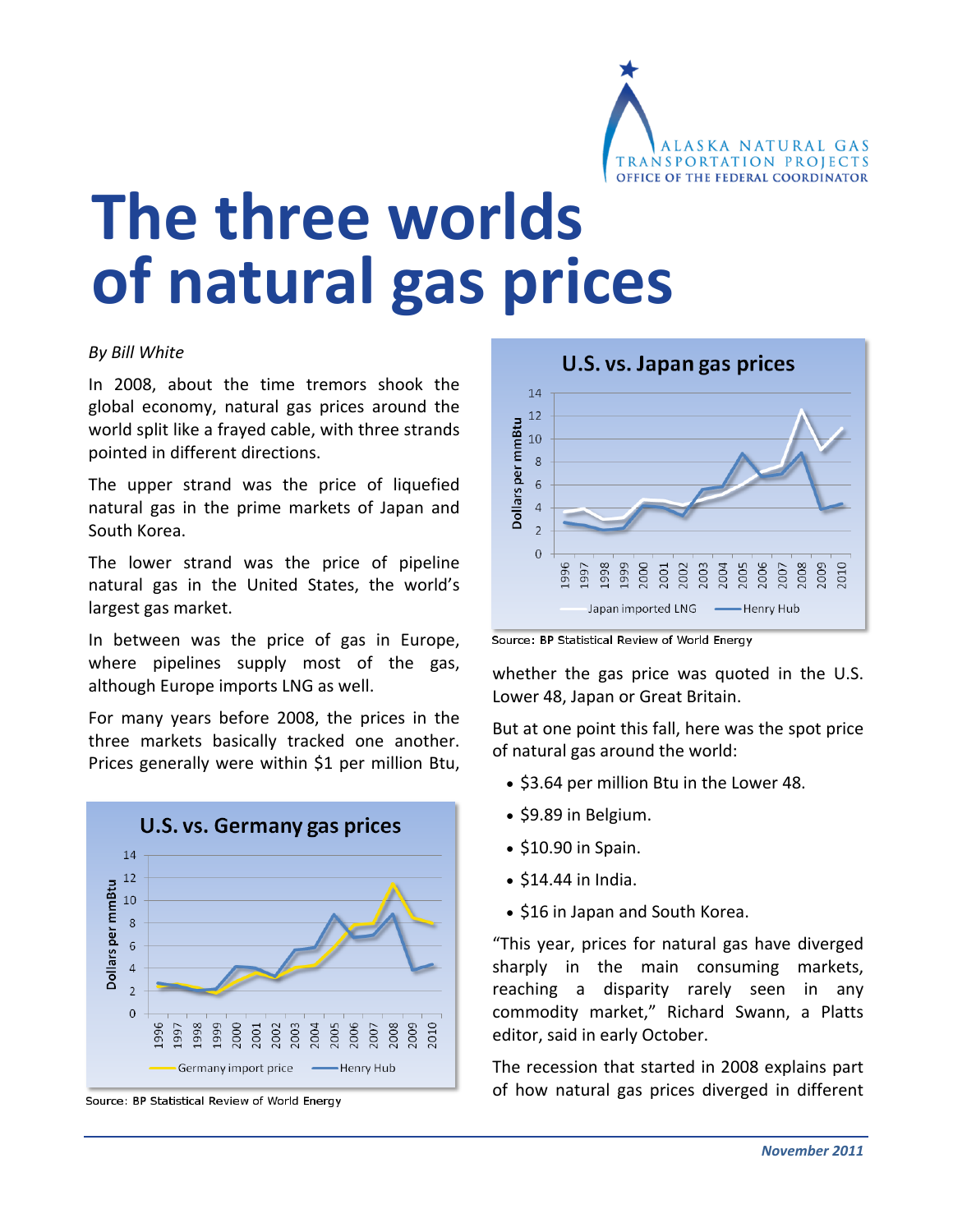

Source: BP Statistical Review of World Energy

areas of the world. The rise of shale gas production in the United States also helps explain why Japanese buyers pay up to four times more for natural gas today than North Americans.

But those factors really just made visible another factor that wasn't readily apparent before: Each market – Asia Pacific, Europe and North America – had separate internal dynamics that dictated their natural gas prices.

Their gas markets have different histories, sources of supply and reliance on imports. As a result, the global economic meltdown, high oil prices and rise of shale gas played differently in each market.



Many in the natural gas industry hope that someday a global natural gas market can develop, similar to the one for crude oil, where price differences are explained more by the quality of the oil than where it is sold.

But that day seems far away, although few think the current price disparity will be permanent. If for no other reason, the forces of arbitrage eventually will take hold if the price gaps persist, where traders buy gas in the lower-priced market and sell it in higher‐priced markets until the prices everywhere start to converge. (The gas industry lacks the traders, storage, pipeline and liquefaction infrastructure, price indexes and other market features needed to broadly engage in arbitrage globally today.)

For now, natural gas is in a pricing world that energy consultant Simon Bonini, a former gas executive with Britain's largest utility, recently called "very, very, very confusing."

#### *Prices, not price*

When looked at over time  $-$  say the past few decades – the price of natural gas around the world tells a consistent story: Prices in North America, Europe and Japan were remarkably similar.

Not identical. Not perfectly correlated. But similar.

For example, from 1989 through 2007, the average difference between the natural gas import price in Germany and the Henry Hub spot price in the United States was 3 cents per million Btu – the German price averaged \$3.53 per million Btu and the U.S. price averaged \$3.56 during those 19 years, according to the BP Statistical Review of World Energy.

From 1996-2007, the average price of LNG in Japan was \$4.86 per million Btu, compared with an average of \$4.60 for U.S. Henry Hub pipeline gas, a 26‐cent difference. In three of those 12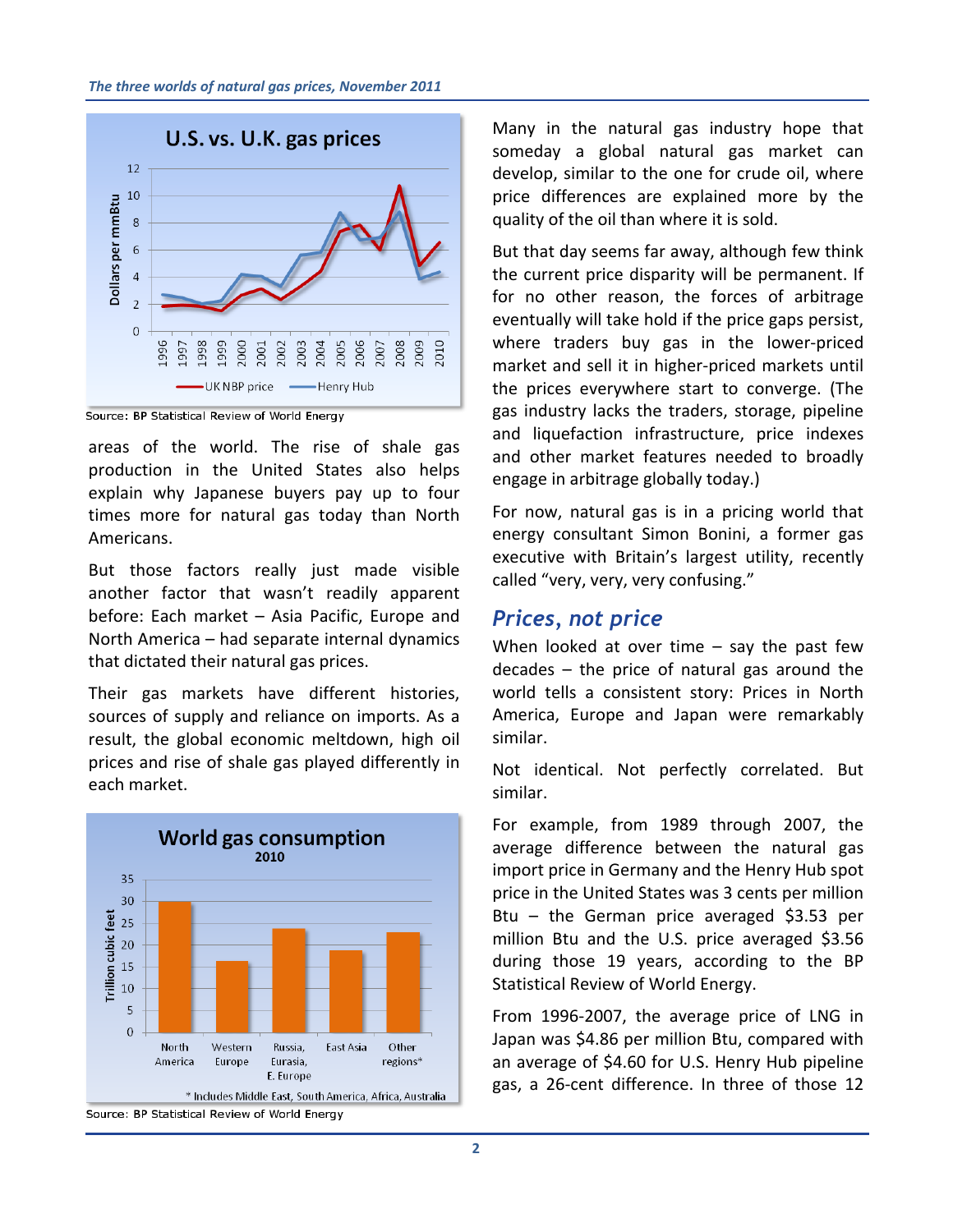years the average U.S. spot price was actually higher than the Japan LNG price – in 2005 the U.S. price averaged \$2.74 per million Btu higher than the LNG price.

Another point worth making is that there isn't a single price for gas in any of the different regions of the world.

The Oct. 17 issue of trade journal Natural Gas Week shows 82 different pricing points in the U.S. and Canada – typically where pipelines intersect – including the well‐known Henry Hub in Erath, La. The price ranged from \$2.54 per million Btu at one British Columbia location to \$4.07 in Dracut, Mass., north of Boston. Pipeline shipping costs as well as regional supply‐and‐ demand factors account for the differences.

European nations import pipeline gas from Russia, Norway, Algeria and elsewhere, and the continent has LNG receiving terminals in the United Kingdom, the Netherlands, Belgium, France, Spain, Portugal, Italy and Greece. Each terminal has its own gas price. A handful of these prices commonly get cited as a proxy for the European price, kind of the way the Henry Hub is a proxy for U.S. spot prices: the National Balancing Point, or NBP, in the UK; a similar trading point called the Title Transfer Facility, or TTF, in the Netherlands; and the Zeebrugge LNG port in Belgium. Natural Gas Week reported the September‐October spot‐price averages as \$8.37 per million Btu at the NBP, \$9.17 at TTF, and \$9.31 at Zeebrugge, a 94‐cent range.

The gas price in Asia also isn't a monolith. Japan utilities typically price their LNG buys based on a blend of crude oil prices paid in the country. Indonesia prices are based on a separate blend of oil prices. A rule of thumb is that Taiwan pays \$2 over the European price. China wants to pay as little as possible  $-$  and with so many gas suppliers wanting China as a customer, the country has had some success in negotiating lower prices.

The three big gas markets – Asia, Europe and North America – developed different models for how to price natural gas based on their unique circumstances.

For many years, the prices they paid for gas were remarkably similar.

But now the differences in their pricing models are sending different signals about what the proper natural gas price should be.

# **Asia – tight link exists between oil, gas prices**

Japan, South Korea and Taiwan have practically no gas production of their own. They are far from the nearest gas pipeline. So they import LNG by tanker.

Together these three nations took 51 percent of the world's LNG supply last year (less than 5 percent of the world's total gas production)**.**



Source: BP Statistical Review of World Energy

Natural gas might be a hassle to obtain for these nations, but gas has an overpowering allure: It's an alternative to oil.

The case of Japan illustrates.

In 1973, Japan got 77 percent of its energy needs from imported oil and 1.5 percent from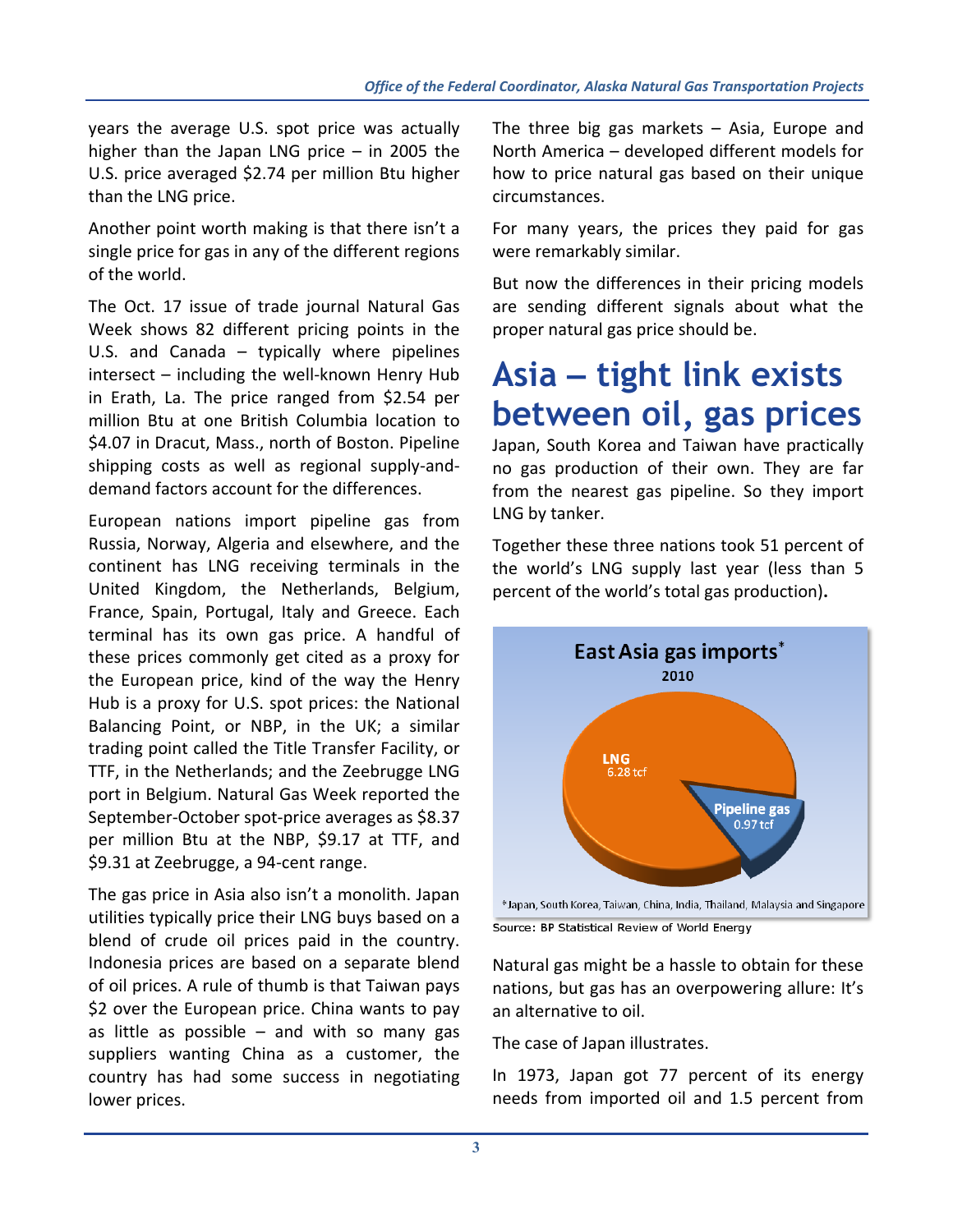natural gas, including LNG from a then‐4‐year‐ old plant in Alaska's Cook Inlet.

That year, the Arab oil embargo began as the Organization of Petroleum Exporting Countries flexed its muscles on the world energy stage. Oil consumers such as Japan got double‐ whammied: oil prices soared and the reliability of their imported oil supplies became questionable.

Japan launched a conscious effort to diversify away from oil as an energy source.

By 1990, natural gas provided 10 percent of Japan's energy and nuclear 9 percent, according to the Petroleum Association of Japan, with oil's market share falling to 57 percent.

By last year, Japan got 40 percent of its energy from imported oil, 17 percent from LNG and 13 percent from nuclear – the nuclear share plunged this year after the Fukushima disaster in March. Interestingly, coal supplied 25 percent last year – yes, Japan is more reliant on coal than natural gas for its energy needs; so is South Korea.

Last year, Japan imported an average of 9 billion cubic feet of gas per day, and Korea imported 4.3 bcf/day.



Source: BP Statistical Review of World Energy

Like Korea, Japan has a trickle of its own natural gas production  $-$  about 6 percent of the gas consumed in Japan. In 2009, the domestic production averaged about 500 million cubic feet a day, over double current production from Alaska's Cook Inlet basin.

To make their big move away from oil toward natural gas, Japanese utilities (and those in South Korea) made some decisions that continue to affect the price paid for gas there today.

#### *Long-term contracts*

One decision involved signing contracts for suppliers to provide natural gas for periods of 20 or 25 years. The early LNG suppliers – Indonesia, Malaysia and Brunei – were endowed with large gas fields, so they could guarantee long‐term shipments.

This long‐term arrangement helped Japan fulfill a critical national goal: security of supply. LNG makers also got what they needed: long‐term customers so they could finance the huge up‐ front cost of developing gas fields and building liquefaction plants. Most of Japan's LNG imports arrive under long‐term contracts.

These long‐term deals were satisfactory to all. Buyers assumed the risk that they would need all the volume they were purchasing. Sellers took the risk that prices would remain adequate over time.

LNG tanker companies got into this game, too, locking their ships into these long‐term deals, keeping the vessels busy for decades.

### *Linking gas price to oil*

Another decision linked the LNG price to the price of oil. At the time, gas was replacing oil as a fuel, so the linkage made sense. Japanese buyers typically use a formula that blends prices of various imported crude oils, a blend known in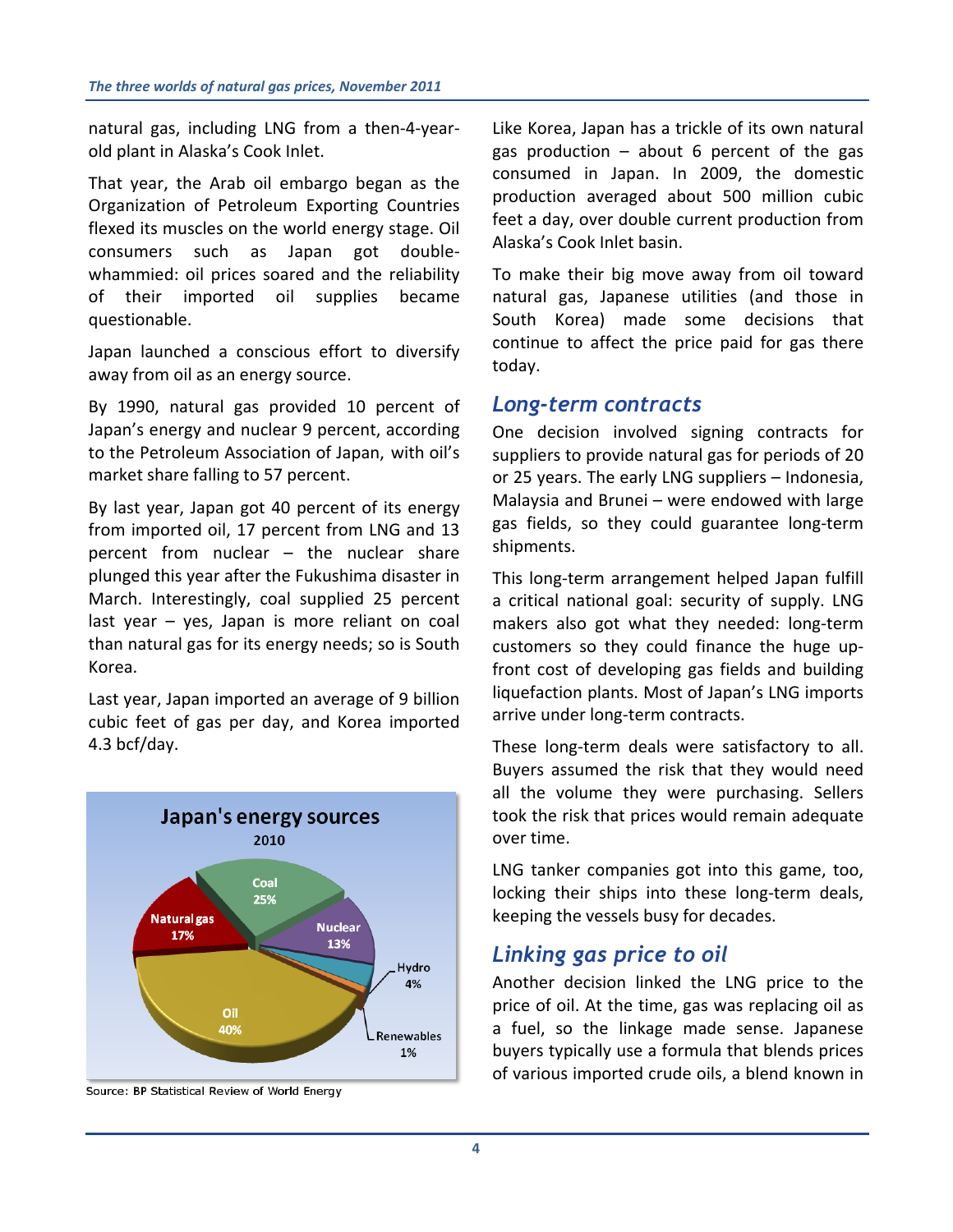the industry as the "Japanese Crude Cocktail," or JCC.

Gas is often sold in units of a thousand cubic feet, while oil is sold in units of 42‐gallon barrels. Because a thousand cubic feet of gas holds roughly one‐sixth the energy of one barrel of oil, a rule of thumb is that a thousand cubic feet of gas might be priced at around one‐sixth the JCC price of a barrel. Whether on purpose or by accident, that has been the case. For example, from 1996 through 2007, the average LNG price in Japan was almost exactly one‐sixth the price of oil.

The downside of this linkage is evident today, however. Oil prices lurched upward in 2004 and 2005, and kept rising, hitting a peak in the pivotal year of 2008.

Japanese LNG prices soared along with oil, although not quite as fast. This year's high oil prices – topping \$100 a barrel for most of the year – mean very high LNG prices in Japan. In fact, the Japanese right now are paying the highest gas prices in the world.

Japanese utilities aren't being passive price takers, however.

Some Japanese utilities and other industrial gas buyers have sought to renegotiate terms of the



Source: BP Statistical Review of World Energy

long-term contracts in recent years. Some are investing in LNG projects in Australia, Indonesia and Russia's Sakhalin Island north of Japan to secure future supplies, the U.S. Energy Information Administration said in a March 2011 report.

The price of emergency spot LNG cargos in Japan, as the nation replaces power generation lost after the Fukushima nuclear disaster, has been even higher than the contract LNG price. However, spot cargos remain a small fraction of the overall LNG shipments to Japan.

### *Redundancy of LNG infrastructure*

The "security of supply" principle shows up in another feature of the Japan LNG industry: The country has far more capacity to receive and regasify LNG than is typically found among the bigger LNG importers. This redundancy lets Japan import more gas during winter and gives the Japanese peace of mind that if an earthquake, tsunami or even routine maintenance take out LNG infrastructure, the nation's gas‐dependent industries will hum along.

The linkage of LNG prices to the Japan Crude Cocktail explains generally how the pricing scheme works in Japan, but digressions from the formula occur based on a variety of factors, including volumes shipped, distance the LNG travels, and how desperately the buyer and seller need the deal.

For example, Argus Media, which tracks the LNG market, reported that the July weighted average price in Japan was \$16.19 per million Btu. But Japan took LNG shipments from 13 nations that month, with the price varying from \$9.04 for Trinidad and Tobago LNG to \$17.47 for Malaysian LNG. Spot cargos are selling for top prices, although most shipments are sailing under long‐term contracts.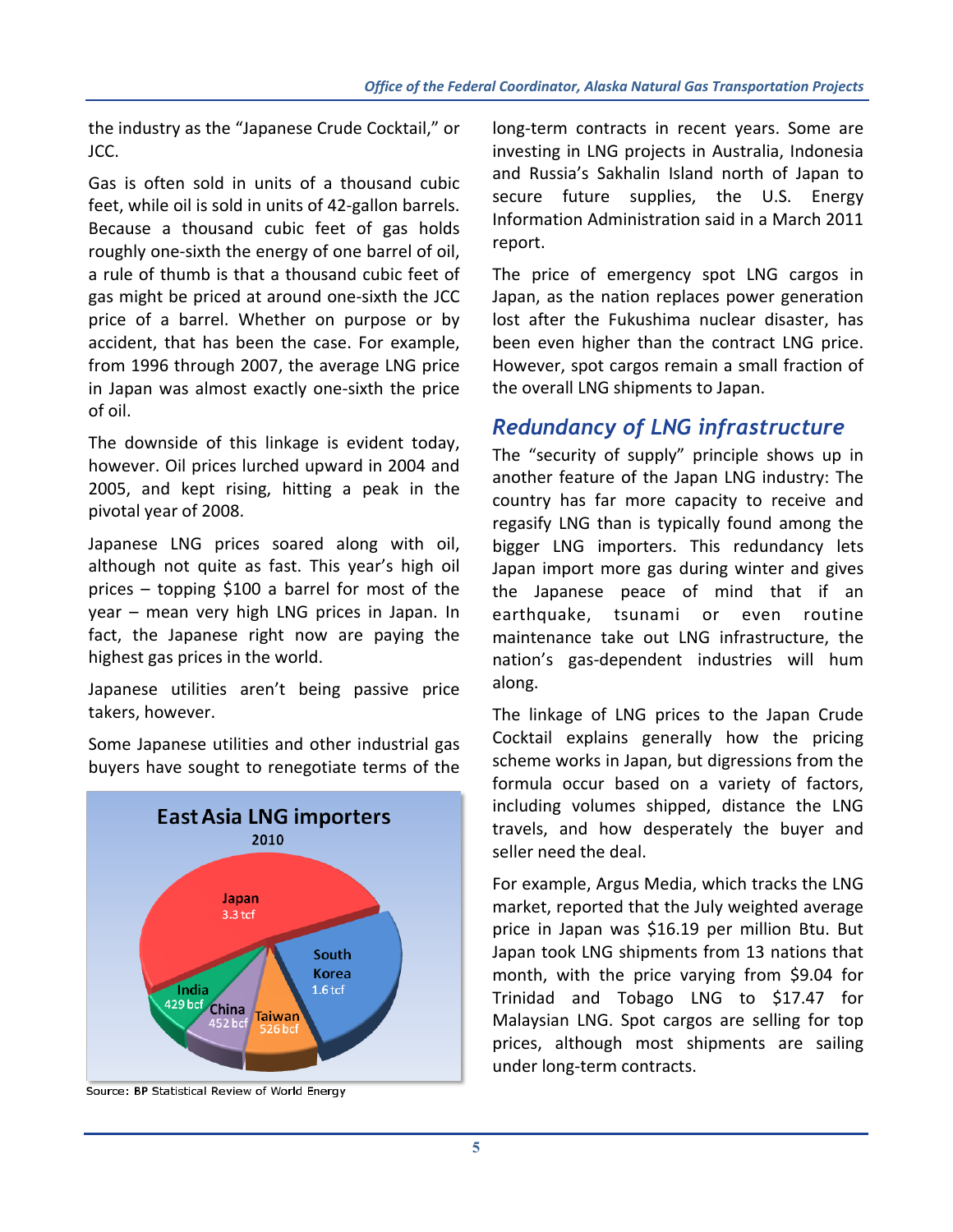The story of how LNG is priced in South Korea and Taiwan is similar to that of Japan. Argus reported that Korean buyers paid an average of \$13.36 in July. The shipments came from eight nations. The low price was \$6.26 from Yemen and the high was \$17.24 from Oman.

Other Asian buyers pay less than those in Japan and Korea for imported LNG.

For example, last January, the average price was \$11.44 per million Btu in Japan and \$10.12 in Korea. But, according to Argus, the average price was \$6.40 in India and \$5.92 in China, two nations with significant domestic gas production, although not enough to fill all local demand.

By September, when Japan was paying about \$15 for LNG the average price was \$10.65 in China, Bloomberg reported.

LNG makers aren't selling gas to China under the same long-term pricing contracts as Japan. China cut some particularly tough deals for its first long‐term LNG buys about a decade ago.

Spot cargos are different, and LNG makers have been asking top dollar. In Japan, the spot LNG price jumped to over \$17 per million Btu in October, up from \$10 in March before Fukushima. Prices have climbed so high that some refineries in India are switching to fuel oil rather than paying premiums for spot LNG shipments.

In some cases, the link between oil and gas prices in long‐term contracts sets a ceiling on the maximum oil price used in the formula. Indonesia recently has been trying to renegotiate the \$38 oil price cap in an LNG‐ supply contract it has with a China buyer, according to Platts. That cap was set in 2006 and was a negotiated increase from the original ceiling of \$25 per barrel from 2002, Platts said.

China appears to be in a particularly strong position when it comes to gas‐price



Source: BP Statistical Review of World Energy

negotiations. It doesn't buy very much yet, but virtually all of the world's gas suppliers would like to be selling into the world's hottest economy. China buys both pipeline gas and LNG, but it also has its own domestic production and is investing to boost that production.

Many analysts believe Japan and Korea will continue to favor long‐term LNG contracts, with prices linked to oil. But if oil prices remain high, and nuclear power production comes back in Japan, some softening of the gas price could occur.

## **Europe – a loosening link to oil prices**

The Arab oil embargo of 1973 also hit European utilities between the eyes. The six‐month embargo slashed world oil production by about 4 percent. An assertive OPEC pushed a doubling of world oil prices from 1972 to 1975.

Western European demand for oil plunged 23 percent during those years. Europeans wanted new suppliers of energy, and in natural gas they had some good options.

Russia had giant gas fields looking for an export market. Norway had big new discoveries in the North Sea. And Algeria, too, was home to some giant fields.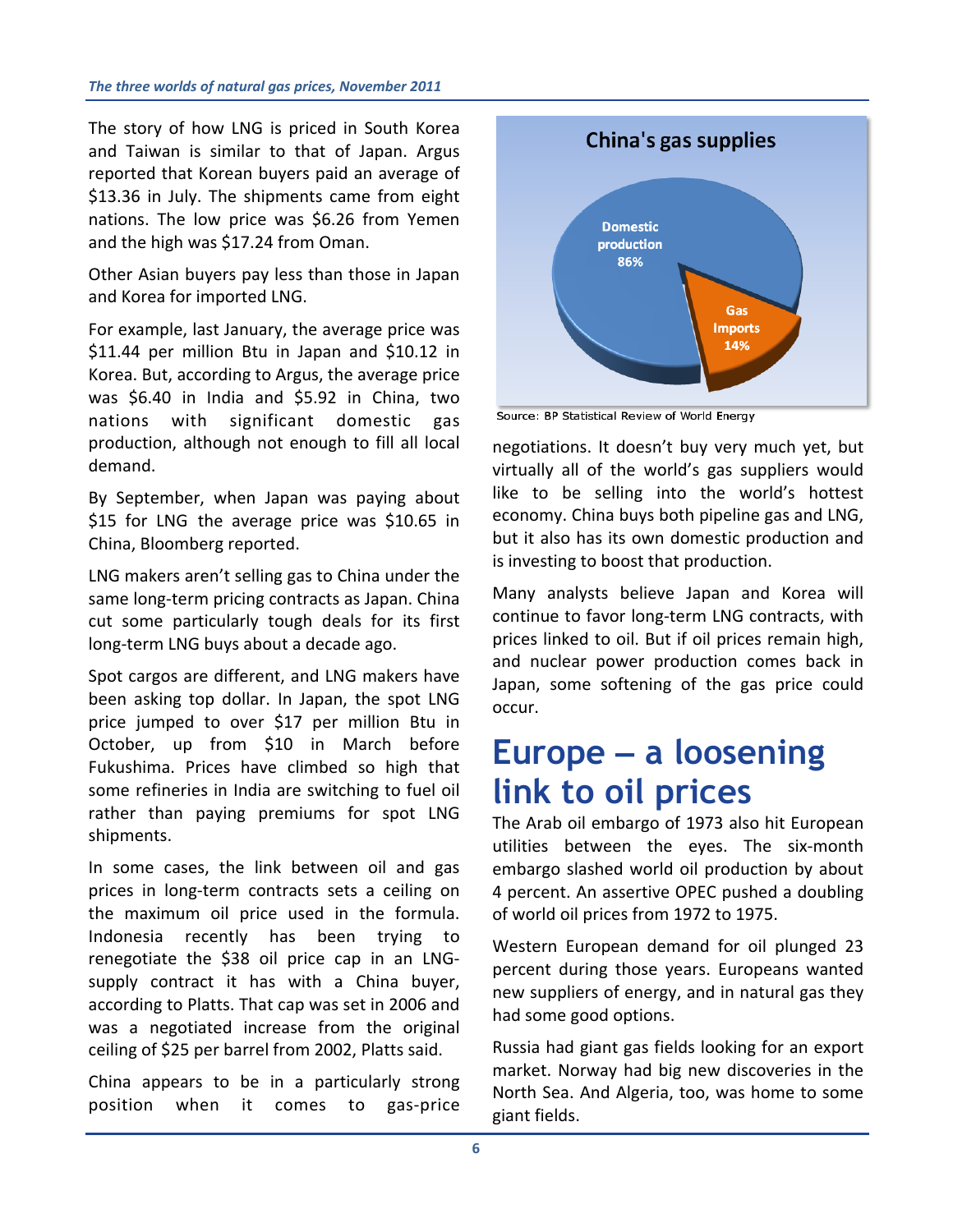Gas trading was relatively new in Europe at the time. Belgium, Germany and France were the first to import natural gas, from a major Netherlands field called Groningen discovered in 1959.

In trying to figure out how to price gas to provide a fair return as well as the fortune needed to develop the field and pipelines, the Dutch linked natural gas prices to the prices of substitute fuel oils and insisted on long-term contracts.

Russia, Norway and Algeria adopted that pricing structure for similar reasons, and it persists today for much of Europe's pipeline‐gas imports. Those three nations and their handful of mega‐ fields remain Europe's top source of foreign gas supplies. (Russia, Norway and Algeria were the world's No. 1, 2 and 5 gas exporters last year, joined by Qatar and Canada in the No. 3 and 4 positions, with the Netherlands at No. 6. As for gas pricing in Europe, the United Kingdom gas market is more like North America's than continental Europe's, as will be discussed below.)

The price link to oil in Europe wasn't as iron‐clad as in Japan, however. Exporters discounted gas prices to reflect the cost of competing fuels – heavy fuel oil for industry and distillate for



power plants, the EIA said. Other notable contract features: the gas destination was locked in to prevent a buyer from diverting gas from a lower‐priced market to a higher‐priced market the exporter also was serving – blocking unwanted competition – and the gas price could get renegotiated periodically.

Since the pivotal economic year of 2008, this decades‐long system has been under attack by gas buyers.

## *The oil-gas price link*

With oil prices currently near historic highs and the local economies wobbly, many European gas buyers are demanding price relief. They're aiming their frustrations at Russia's Gazprom, whose pipelines dominate the European gas trade.

The big European gas buyers are playing tough. To show Gazprom they mean business, they have boosted their spot and short‐term buys of LNG, often for lower prices than the pipeline gas. They've got a motivated LNG exporter in Qatar, which has far more capacity to make LNG than it has buyers. Qatar will negotiate its LNG price. Last year, Qatar sent some 40 percent of its LNG to Europe.

(Qatar gas sold for \$15 to \$16 per million Btu in East Asia in June, while selling for \$9 to \$12 in Europe that month and \$4.25 in Texas, according to Argus.)

European imports of LNG grew by 26 percent last year, while pipeline‐gas imports from Russia fell by 2 percent, the EIA said.

Gazprom is not powerless in this fight – long‐ term supply contracts are a potent weapon.

But Gazprom doesn't want to jeopardize its European market share, which underpins its export business.

In some cases Gazprom is changing the basket of oil prices it uses, often adding spot gas prices to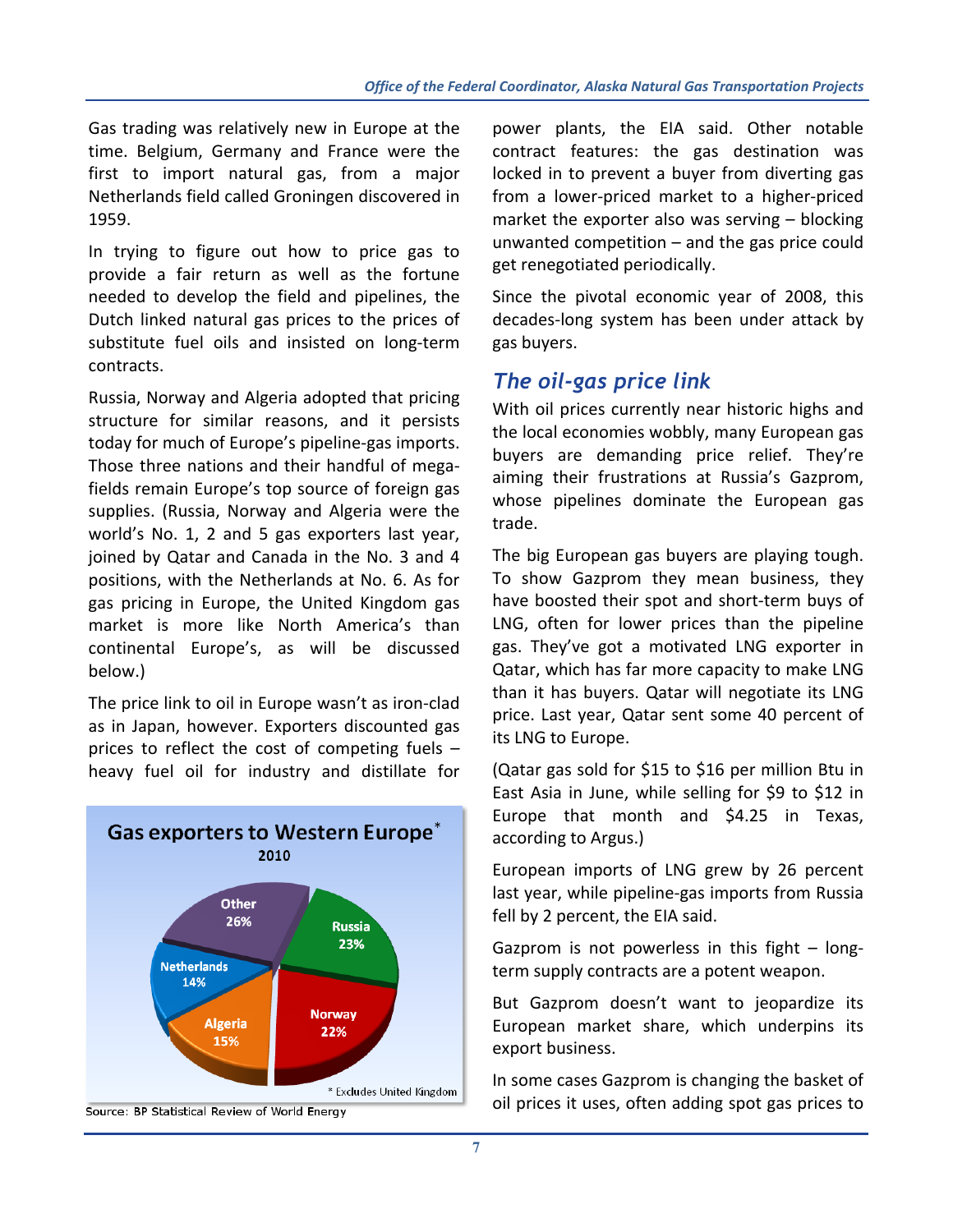

Source: BP Statistical Review of World Energy

the formula, so gas‐compared‐to‐gas pricing is gaining a toehold over gas‐linked‐to‐oil pricing. Usually, the new price is good for a fixed period, such as two or three years. This suits the buyers, who know that oil prices can fall as well as rise.

European buyers also are playing tough with LNG suppliers, not only by sometimes getting better prices than they pay for pipeline gas. Supply contracts are shorter  $-$  five to 10 years instead of perhaps 25‐year terms from a few years ago. And new language is letting buyers divert cargos to other markets – such as the premium‐priced Japan spot market in 2011.

It's unclear how loose the oil-price link will become for continental Europe gas prices. But Norway recently "switched as much as 30 percent of their contracted volumes to spot‐ market pricing," the EIA said.

### *The British difference*

Natural gas pricing in the United Kingdom is different from pricing on the continent.

Natural gas is the top fuel source in Great Britain, while in many European countries gas is a mere sidekick to oil as an energy source  $-$  in Germany gas was No. 3 behind oil and coal last year.

Like North America, the gas market in the U.K. developed over the past several decades based on its own gas reserves, often from small to medium‐sized fields, not imports. That is different from continental Europe's high dependence on imports from giant fields, according to the Energy Charter Secretariat, a group that upholds international laws to ensure the smooth flow of energy between exporters and importers.

Further, Great Britain began liberalizing its markets in the 1980s, while continental Europe is still deregulating its energy markets.

The nation even developed a hypothetical trading hub called the National Balancing Point, through which gas in the country must "pass."



Source: BP Statistical Review of World Energy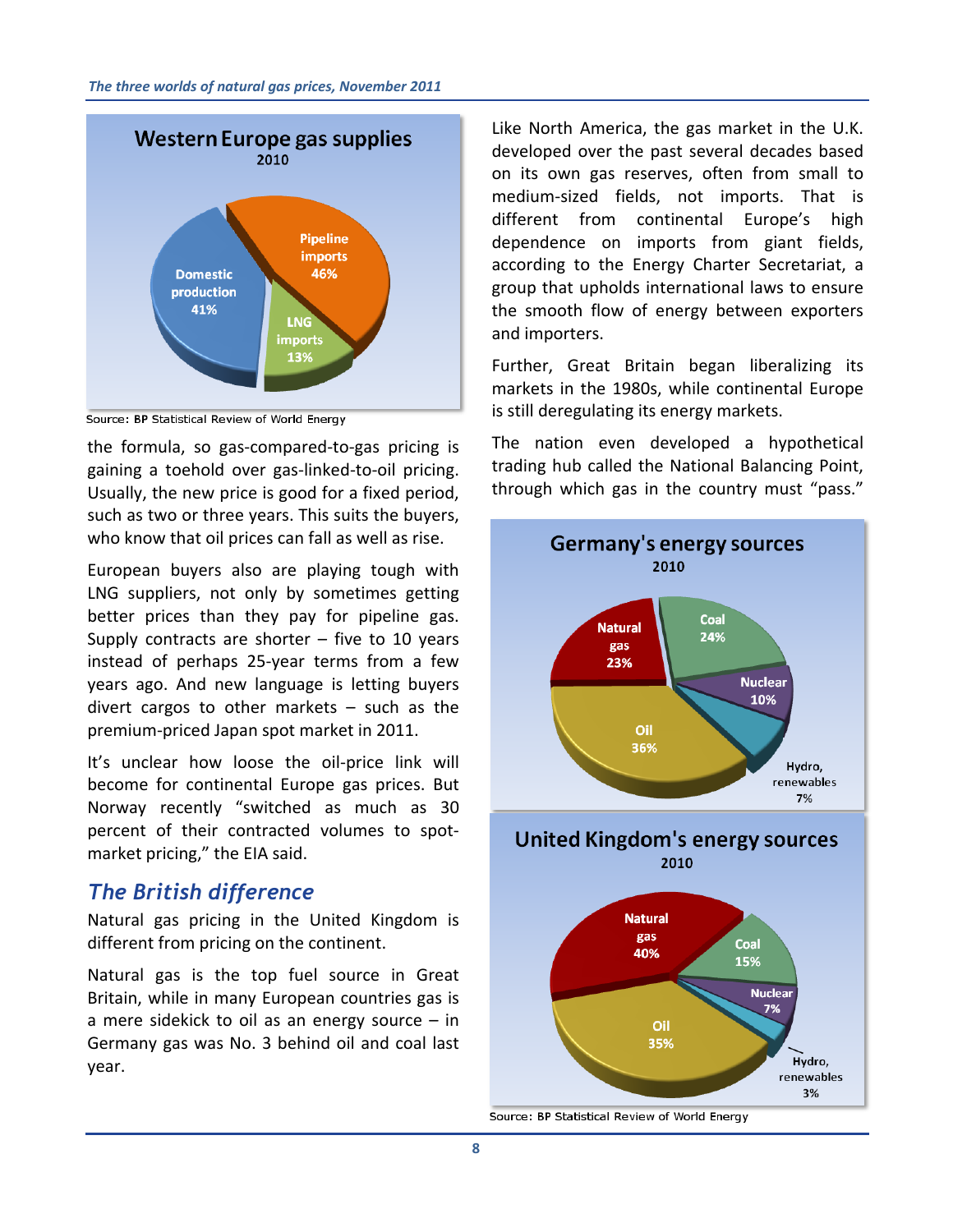NBP is akin to the Henry Hub in the United States, an actual trading hub, and the NBP price is typically cited in lists of European gas prices. An active futures market tied to the NBP also helped Great Britain separate itself somewhat from the rest of Europe on natural gas pricing.

During the peak years of Britain's North Sea production, some gas was dirt cheap, creating another departure from the continent's oil‐ linked gas prices. This cheap gas came up wells with oil or valuable gas condensate. Because gas flaring was not allowed and gas injection sometimes wasn't cost-effective, producers discounted the gas just to get rid of it  $-$  just as occurred in Alaska's Cook Inlet during the 1960s and 1970s, the early years of production there.

All this let U.K. price its gas based on supply and demand within the country, not oil prices. The continent's oil‐linked prices did influence U.K. gas prices, however, because excess British production was exported.

But those exports have ended. Great Britain hasn't been self-sufficient in natural gas since 2003. The U.K.'s gas production plunged 45 percent from 2003 through last year, while gas consumption dipped 2 percent.

As a result, British utilities and other gas consumers import some gas, mainly via pipeline from Norway's North Sea fields, but also via pipeline from the Netherlands, especially during winter. This means the nation's gas price is not completely divorced from the long‐term, oil‐ linked‐pricing contracts found on the continent. But the NBP price usually is a little lower than prices found on the continent.

Last year, the U.K. also was officially Europe's No. 2 LNG importer, behind Spain. But much of the LNG gas landed in the U.K. was then piped to the continent – with Britain's well‐developed gas infrastructure and better‐developed gas trading markets a catalyst for delivering the LNG there



Source: BP Statistical Review of World Energy

rather than elsewhere in Europe. (Russia's Gazprom is a minority investor in one pipeline connecting Britain to the continent.)

# **North America – the lowest prices, for now**

The Arab oil embargo had profound immediate effect on oil prices in North America. But not on natural gas prices.

That's because the natural gas industry  $-$  from prices to pipelines – was heavily regulated at the time. Through the mid‐1970s, this regulation kept gas prices, supply and demand little changed. Deregulation began in the late 1970s and was essentially done by the early 1990s, giving rise to the North American gas industry we see today.

In general, North American gas is a classic commodity that can freely move throughout the United States and Canada on an extensive pipeline network.

Unlike other parts of the world, North America has many gas fields and many producers.

Gas is priced against other gas supplies available in North America, and an active futures market keeps the pricing transparent while letting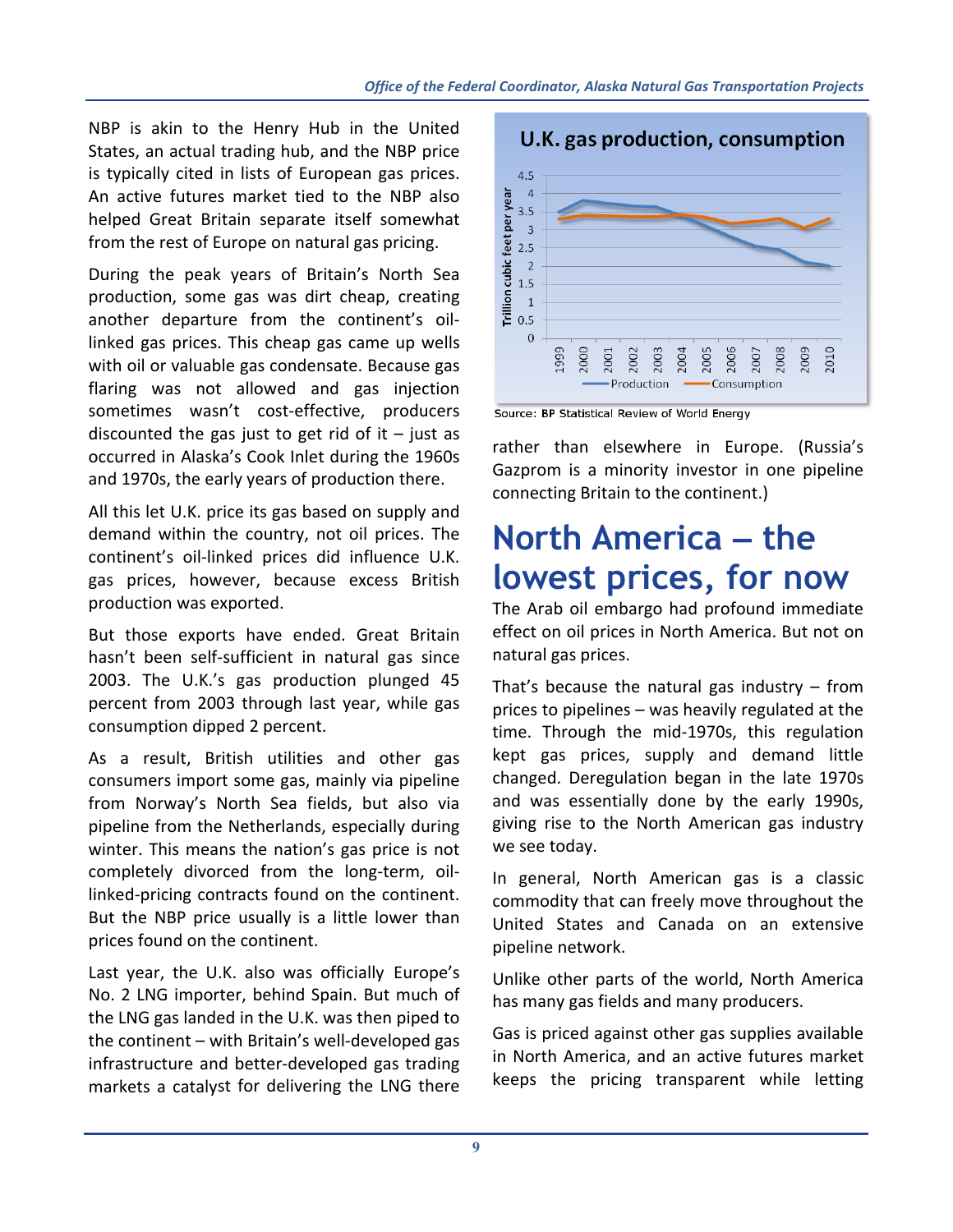traders manage price risk by locking in the price they'll pay in coming months.

In times of abundant domestic supply, such as today thanks to growing shale gas production, gas prices are totally disconnected from oil prices.

As was mentioned, the energy punch of a thousand cubic feet of natural gas is about one‐ sixth the punch of a barrel of oil. As recently as 2005, U.S. oil and gas prices fit this one‐to‐six ratio. But since then both oil prices and shale gas production have soared. U.S. natural gas at present is priced about one‐30th of oil prices.

The oil‐price link in North America becomes more evident in times of scarcity, however.



Source: U.S. Energy Information Administration

The United States had a "gas shock" during the winter of 2000‐2001. Domestic gas supplies fell short of demand. "Buyers quickly bid up gas prices, until dual‐fired power generation users found it economical to switch from gas to residual fuel oil," said the Energy Charter Secretariat report. "Thus an indirect linkage between gas prices and oil prices was re‐ established."

The price link lingered until early 2006, when gas surpluses reappeared and gas prices started moving away from oil.

Imported gas, even LNG, is priced against other U.S. supplies, not against prices in overseas markets. The United States relies mostly on Canadian pipeline‐gas imports to ensure adequate supply. Both Canadian and LNG imports have fallen because of higher Lower 48 shale gas production.



Source: U.S. Energy Information Administration

Imports peaked at 16.4 percent of U.S. demand in 2005. Last year, the U.S. imported 11 percent of the gas used, according to the EIA. Canadian pipeline gas comprised almost 90 percent of the imports last year.

## *Ocean of arbitrage opportunities*

What caused the current gas world, where buyers pay \$16 in Japan, \$10 in Europe and \$3.60 in the United States for essentially identical molecules of methane?

At its root, supply and demand turmoil is striking the different market structures of Asia, Europe and North America differently.

The forces at play in today's haywire gas pricing include:

 Rising shale gas production in the United States. This event has rippled through the world. It cut loose some global LNG production that had eyed the U.S. market and sent it to Europe and Asia. In Europe, LNG makers found willing buyers eager to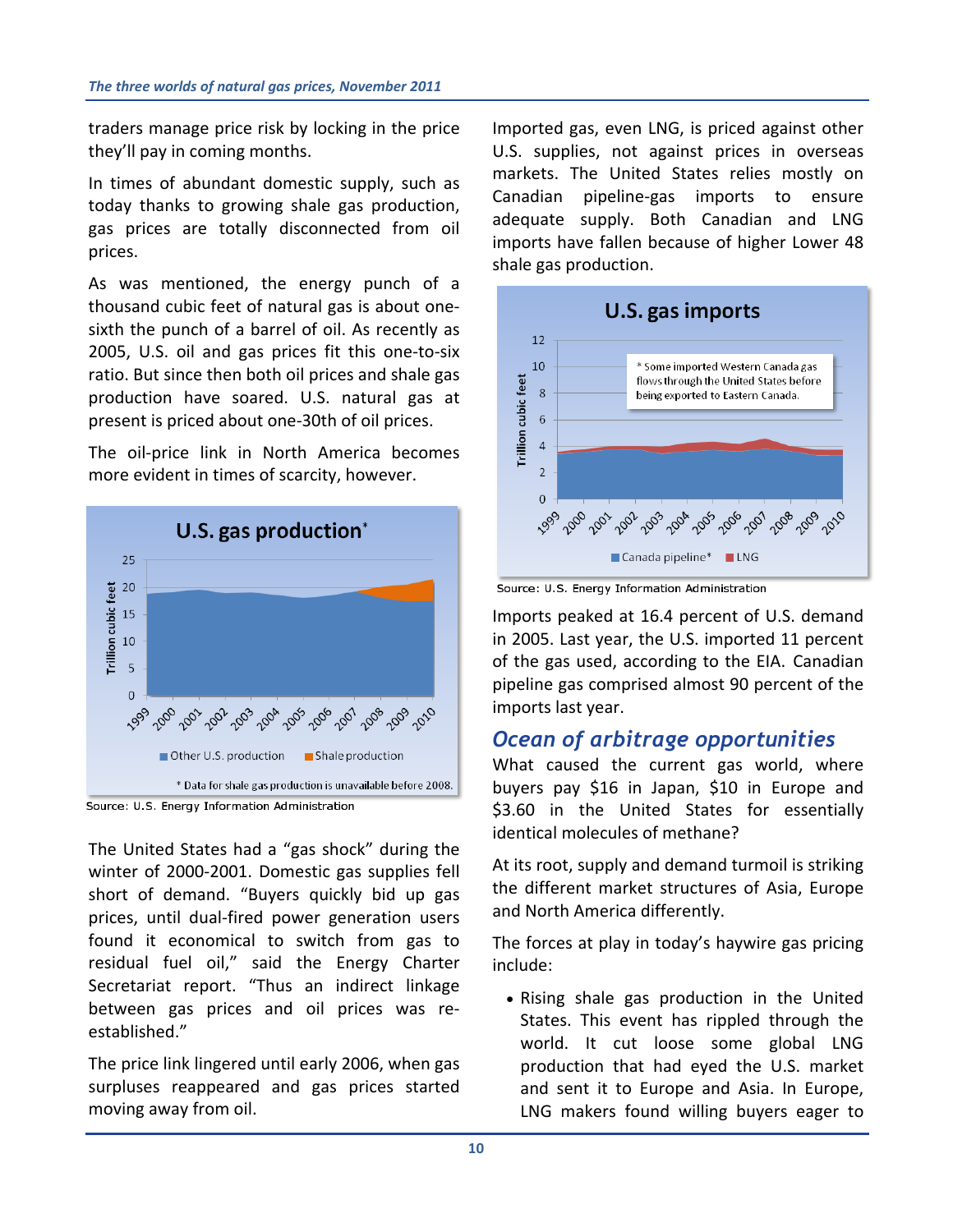send a message to Gazprom about its pipeline‐gas prices. In Asia, Japan has been an avid buyer, needing extra gas to replace lost nuclear power generation.

- High oil prices. This has pained gas buyers everywhere in the world except North America. The link of gas prices to oil prices is strained today, but generally intact because the link is written into long‐term contracts. Some gas buyers are getting gas sellers to give them price breaks. Some gas sellers are asking gas buyers to renegotiate the oil price ceiling that limits how high gas can go. Some European contracts are including local gas prices in the pricing formula. Some Asian contracts are tweaking their pricing formulas to soften how much gas prices respond to higher oil prices. It's unclear how much more pushback will come from LNG buyers, particularly as old contracts expire, if oil prices remain high or keep rising.
- The U.K.'s paradox. The United Kingdom's rising gas imports are weakening that nation's resistance to oil‐linked gas prices, although Norway, the main exporter to Great Britain, has moved to base its natural gas price there on local gas prices rather than oil.
- The China factor. China is hotly chasing its own domestic gas production, including abundant shale gas reserves. Last year its production grew 14 percent. China also intends to increase its pipeline‐gas imports and is investing in LNG projects to secure supply as its appetite for energy grows. In September, China paid 15 percent less for gas from a new Turkmenistan pipeline than it paid for LNG. With lots of options, China is positioning itself to pay less than top‐dollar for gas. The low prices it secured a decade ago with its initial LNG buys were not lost on

Japanese buyers. How much China will influence Asian gas prices is unclear.

- The Japan factor. Since last March's Fukushima disaster, this country is figuring out what role it wants nuclear power to play in its future. Gas‐fired generation will fill part of any cut in nuclear power, as will coal and oil fuels.
- Ample LNG supply. For now, the 19 nations that export LNG can make far more than the market needs. This imbalance has helped boost spot and short‐term supplies of LNG. European buyers have benefitted by getting lower prices, but Japan's desperate need for more gas after Fukushima means high spot prices in Asia. The LNG supply‐demand imbalance might disappear in a few years as demand grows, then reappear later this decade when new LNG capacity in Australia starts up. Nobody is sure how this imbalance will affect prices.

Why would anyone ship LNG to the United States, as is occurring occasionally? Why isn't every ounce of LNG production sold to Asia, where buyers today pay top prices?

Here are some of the reasons:

- Most LNG is sold under long-term contracts to utilities in specific countries.
- Typically the long-term contracts don't allow deliveries to places not specified in the contract. Sometimes, after delivery, gas will get diverted to a higher‐paying market, if the buyer has more supply than needed.
- Some LNG makers have investments in LNGreceiving ports and need gas deliveries at those ports.
- An LNG maker might send a spot shipment to Europe rather than Asia to keep from flooding the Asia market and weakening prices there.